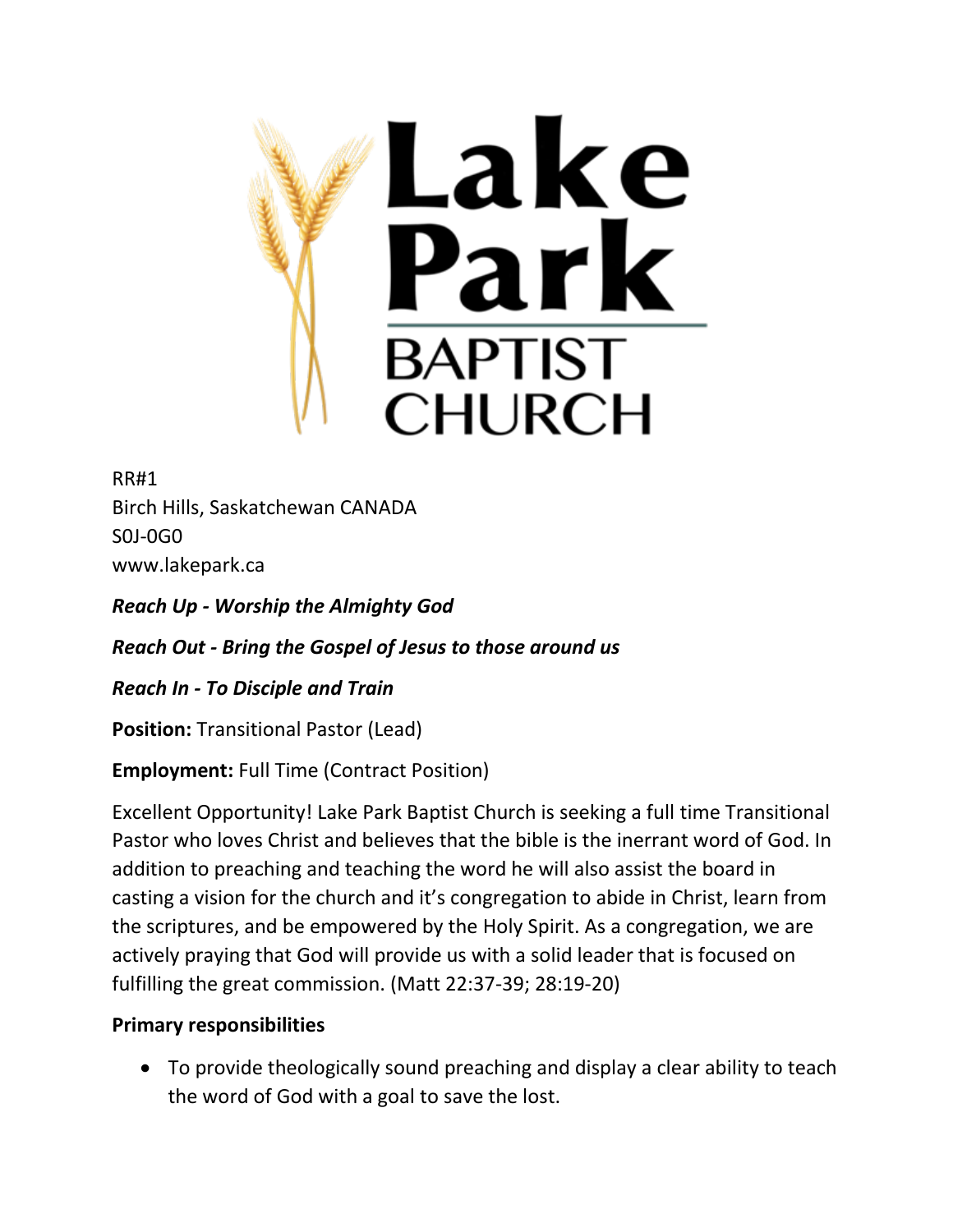- To work in unity with the board and leadership teams in ministry and worship planning, budgeting and administration.
- To provide church ordinances for the congregation and community such as baptism, communion, marriages, funerals, child dedications, and church memberships among others.
- To provide discipleship for the leadership teams and church staff.

To always promote Lake Park Baptist Church in keeping with the statement of faith of the Lake Park Baptist Church and the Baptist General Conference of Canada (BGCC).

# **Qualifications**

- A belief in God's word as inspired, inerrant, infallible, and sufficient and have a passion live and serve on this belief. (2 Timothy 3:16).
- Possess Godly character as outlined in 1 Timothy 3, Titus 1, and 1 Peter 5.
- If married, have a wife that supports and nurtures a strong relationship with yourself, your family and the church.
- Has a love for people and a desire to serve in the church and community.
- Seeks Gods guidance and models a passion for prayer and bible study in his personal life.
- A commitment to proclaiming the gospel of Jesus Christ as the only hope of salvation.
- A commitment to working effectively, cooperatively, and respectfully with church leadership.
- Must have the ability to preach and teach the word of God.
- Must possess leadership skills and be able to efficiently lay out strategies and execute them.
- Must be able to supervise, coach, and lead in a multi staff setting (currently 4 staff including Secretary).
- Suitable candidate will be in agreement with Lake Park Baptist Church Statement of Faith as well as the Baptist General Conference of Canada (BGCC) Statement of Faith.
- Bachelor's degree in biblical, theological, or pastors studies, M.Div. preferred.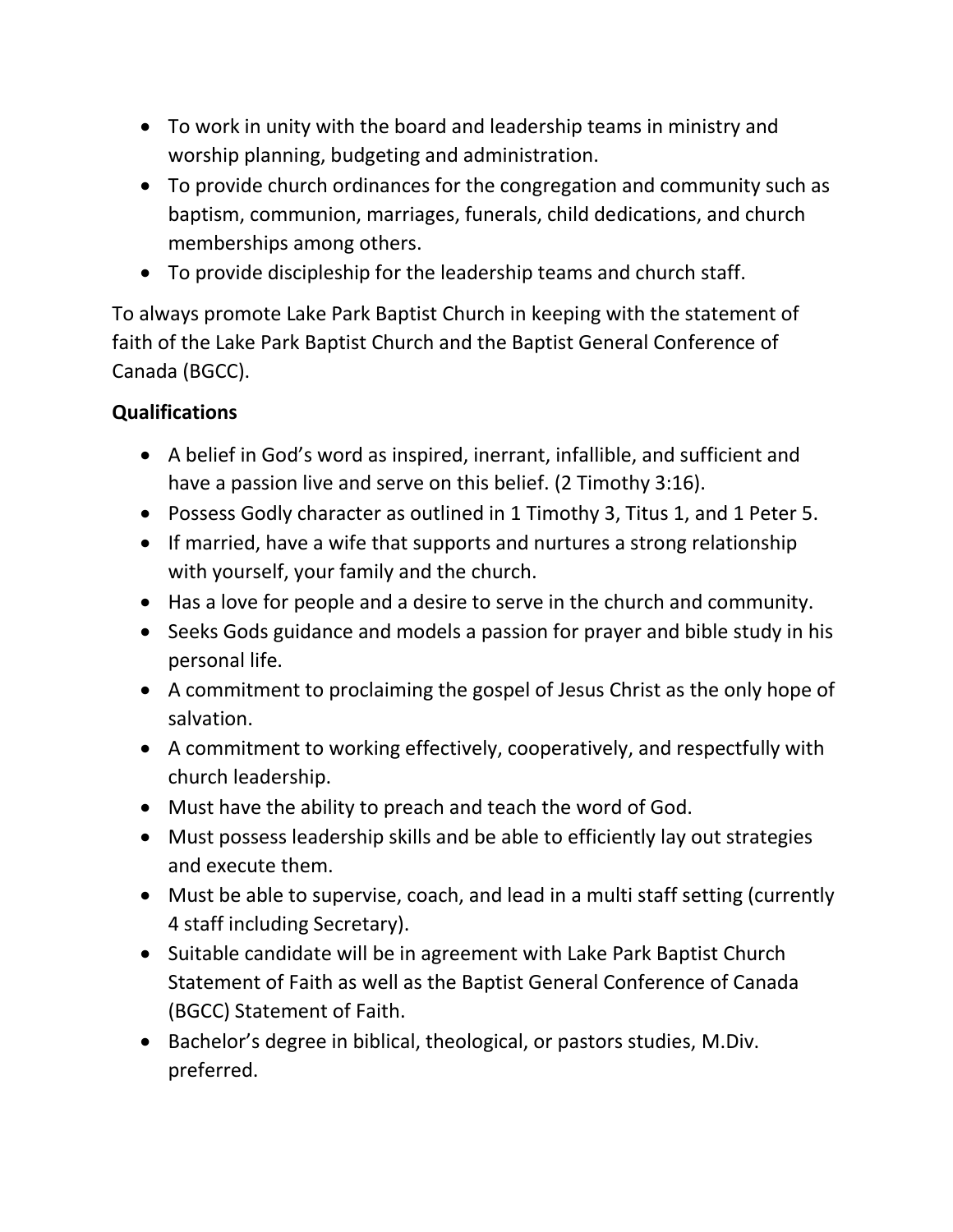### **Conditions of Employment**

- Must be legally entitled to work in Canada.
- Must be willing to undergo a criminal record check including any child abuse.
- Must be willing to temporarily relocate or travel to Birch Hills or surrounding rural area.

# **Church and Community Profile**

Lake Park Baptist Church is located along highway #3 between Birch Hills and Prince Albert Saskatchewan in a rural setting (www.lakepark.ca/location). A five minute drive south will take you from Lake Park Baptist church to the town of Birch Hills. Birch Hills is a town of approx. 1,000 people and has many attractive amenities such as full grocery store and gas bar, confectionary, restaurants, hockey and curling rinks, an excellent k-12 school, beautiful 9-hole golf course with cart rentals, community sports grounds, airport with paved runway (lessons also offered), Birch view senior care facility, medical clinic and volunteer fire department. A 15 minute drive northwest will take you to Prince Albert, a much larger city center with a population of approx. 45,000 people and often referred to as the "Gateway to the North". Prince Albert is a full service center chalked full of services and entertainment including just under construction, a multi-rink complex with attached wave pool. [\(www.citypa.ca\)](http://www.citypa.ca/). Just North of Prince Albert you will find endless camping, fishing and boating with your choice of 100's of lakes and resorts to enjoy!

Lake Park Baptist Church is Part of the Baptist General Conference of Canada (BGCC). Lake Park is a warm and inviting family friendly church with 100+ years of history. The church has an attendance of approx. 230 people (before Covid) and is currently around 160 on an average Sunday with a membership of approx. 90 people. In addition to the morning service we offer Sunday morning prayer time, morning café, adult and children Sunday school programs, small group bible studies, youth group, Vacation bible study and strongly support our missions program. Our church is blessed with musical talent and we enjoy a mix of contemporary and traditional music. Our Church family enjoys great teaching and excellent preaching, great music and has a desire to serve others and our community. This just might be the place for you!